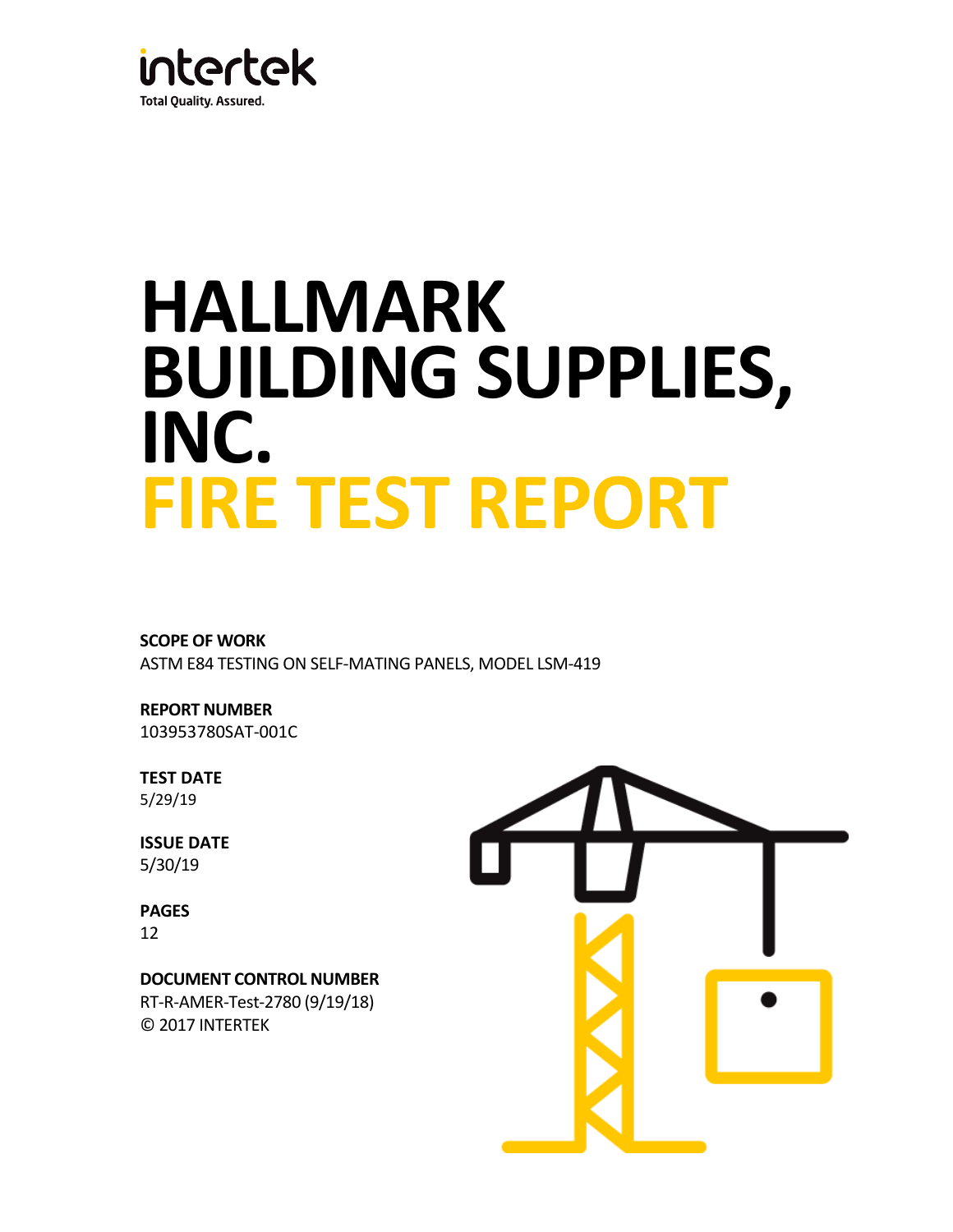

Telephone: 210-635-8100 Facsimile: 210-635-8101 [www.intertek.com/building](http://www.intertek.com/building)

## **TEST REPORT FOR HALLMARK BUILDING SUPPLIES, INC.**

Report No.: 103953780SAT-001C Date: 5/30/19

#### **REPORT ISSUED TO**

**Hallmark Building Supplies, Inc.** 901 Northview Road Waukesha, WI 53188

## **SECTION 1**

**SCOPE**

Intertek Building & Construction (B&C) was contracted by Hallmark Building Supplies, Inc., 901 Northview Road, Waukesha, WI 53188, to evaluate the flame spread and smoke developed properties of Self-mating panels, Model LSM-419. Testing was conducted at the Intertek B&C test facility in Elmendorf, Texas. Results obtained are tested values and were secured by using the designated test method(s). A summary of test results and the complete graphical test data is reported herein.

This report does not constitute performance certification of this product nor an opinion or endorsement by this laboratory. Intertek B&C will service this report for the entire test record retention period. The test record retention period ends four years after the test date. Test records, such as detailed drawings, datasheets, representative samples of test specimens, or other pertinent project documentation, will be retained for the entire test record retention period.

## **SECTION 2**

## **SUMMARY OF TEST RESULTS**

**Specimen I.D.:** Self-mating panels, Model LSM-419

## **ASTM E84 Test Results**

| <b>FLAME SPREAD INDEX</b> | <b>SMOKE DEVELOPED INDEX</b> |  |
|---------------------------|------------------------------|--|
|                           |                              |  |

\*See Section 8 for additional information and commentary

## For INTERTEK B&C:

| <b>COMPLETED BY:</b> | Joseph Martinez | <b>REVIEWED BY:</b> | Servando Romo           |
|----------------------|-----------------|---------------------|-------------------------|
| TITLE:               | Technician      | <b>TITLE:</b>       | <b>Project Engineer</b> |
|                      |                 | <b>SIGNATURE:</b>   |                         |
| <b>SIGNATURE:</b>    |                 |                     |                         |
| DATE:                | 5/30/19         | <b>DATE:</b>        | 5/31/19                 |

This report is for the exclusive use of Intertek's Client and is provided pursuant to the agreement between Intertek and its Client. Intertek's responsibility and liability are limited to the terms and conditions of the agreement. Intertek assumes no liability to any party, other than to the Client in accordance with the agreement, for any loss, expense or damage occasioned by the use of this report. Only the Client is authorized to permit copying or distribution of this report and then only in its entirety. Any use of the Intertek name or one of its marks for the sale or advertisement of the tested material, product or service must first be approved in writing by Intertek. The observations and test results in this report are relevant only to the sample(s) tested. This report by itself does not imply that the material, product, or service is or has ever been under an Intertek certification program.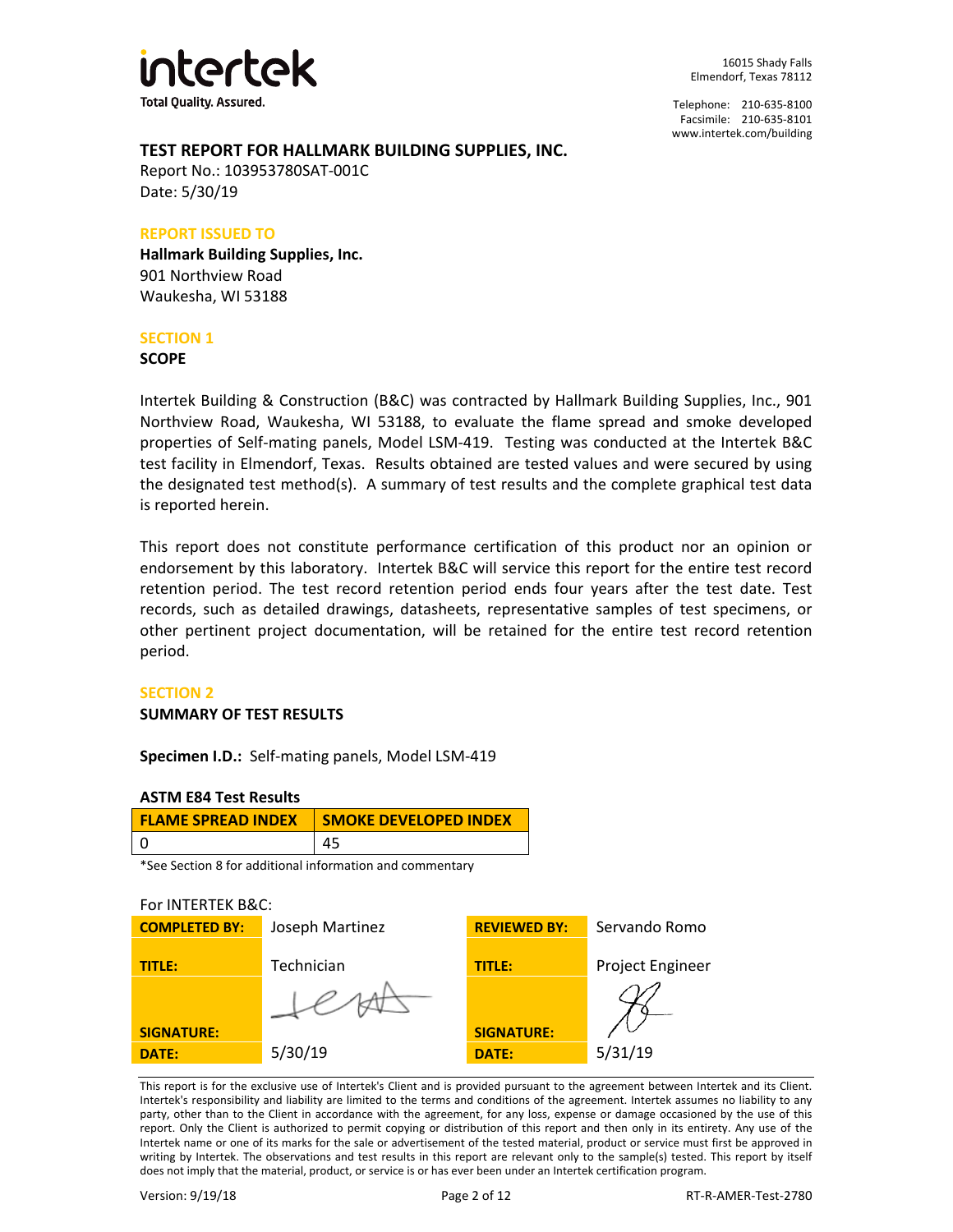

## **TEST REPORT FOR HALLMARK BUILDING SUPPLIES, INC.**

Report No.: 103953780SAT-001C Date: 5/30/19

## **SECTION 3**

## **TEST METHOD**

The specimen was evaluated in accordance with the following:

**ASTM E84-19a**, *Standard Test Method for Surface Burning Characteristics of Building Materials*

#### **SECTION 4**

## **MATERIAL SOURCE/INSTALLATION**

The samples were randomly selected from production stock on 4/1/19 by Intertek representative, Sondra Malone, at the Hallmark Building Supplies manufacturing facility, located at 5121 Frye Road, Suite 100, Irving, TX 75061. Details regarding the composition and traceability of the selected material are included in Intertek Inspection Report [J3219.02-103-15- R0]. The sample, identified as Self-mating panels, Model LSM-419, was received in good order at the Evaluation Center on 5/8/19 and given identification number SAT1905080818-002.

The subject test specimen is a traceable sample selected from the manufacturer's facility. Intertek selected the specimen and has verified the composition, manufacturing techniques and quality assurance procedures. Details regarding the composition and traceability of the selected material are included in Intertek Inspection Report [J3219.02-103-15-R0].

## **SECTION 5**

#### **LIST OF OBSERVERS**

| <b>NAME</b>     | <b>COMPANY</b> |
|-----------------|----------------|
| Joseph Martinez | Intertek B&C   |

## **SECTION 6**

#### **TEST PROCEDURE**

This report describes the results of testing conducted in accordance with ASTM E84-19a; Standard Test Method for Surface Burning Characteristics of Building Materials. The test method is for comparative surface burning behavior of building materials by determining a flame spread index (FSI) and a smoke developed index (SDI). This test is generally applicable to exposed surfaces, such as finish materials for ceilings or walls, provided that the material or assembly of materials, by its own structural quality or the manner in which it is tested and intended for use, is capable of supporting itself in position or being supported during the test period.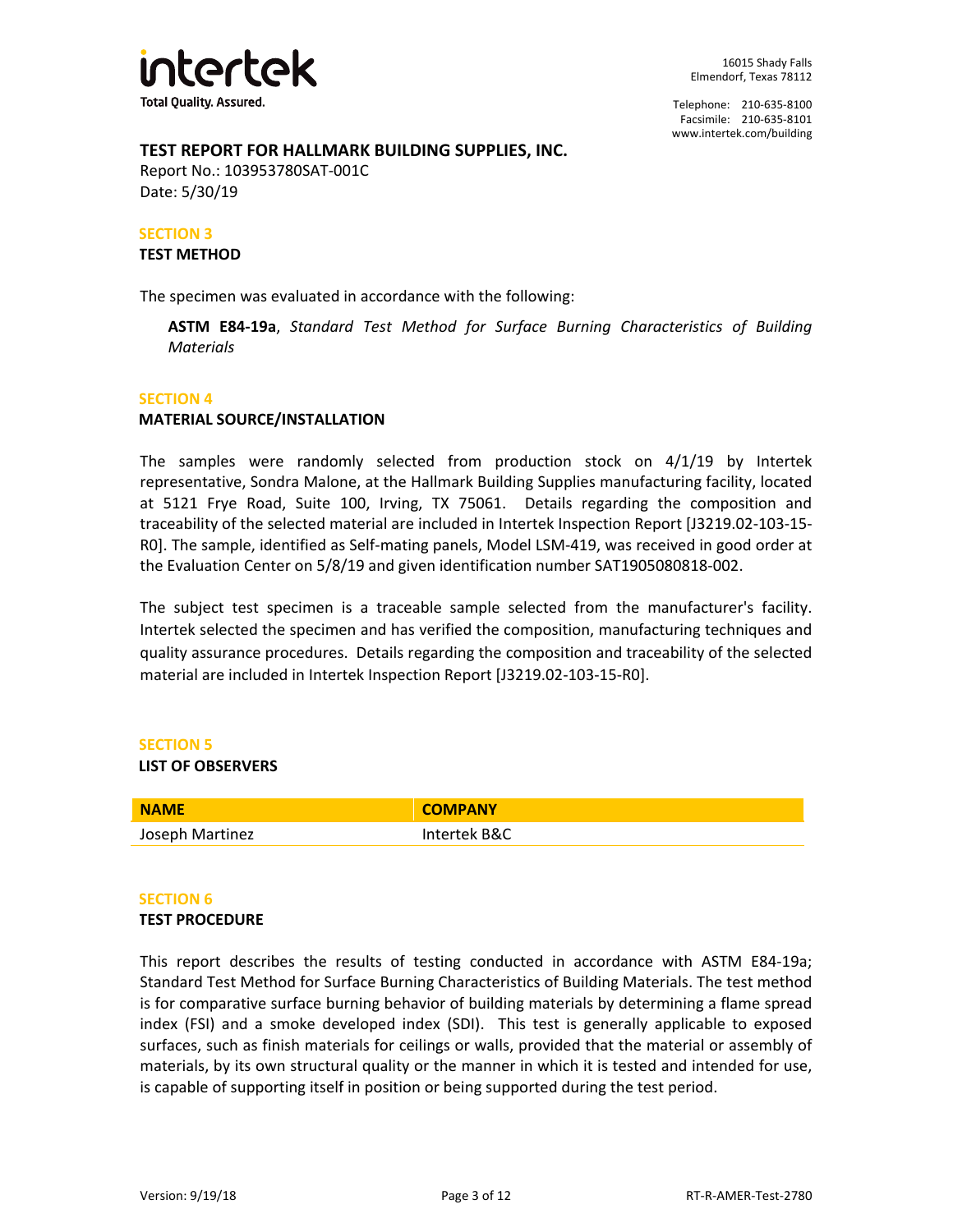

**TEST REPORT FOR HALLMARK BUILDING SUPPLIES, INC.**

Report No.: 103953780SAT-001C Date: 5/30/19

> *"The use of supporting materials on the underside of the test specimen may lower the flame spread index from that which might be obtained if the specimen could be tested without such support. This method may not be appropriate for obtaining comparative surface burning behavior of some cellular plastic materials. Testing of materials that melt, drip, or delaminate to such a degree that the continuity of the flame front is destroyed, results in low flame spread indices that do not relate directly to indices obtained by testing materials that remain in place." –* ASTM E84-19a Section 1.4 – 1.5

The purpose of the method is to determine the relative burning behaviour of the material by observing the flame spread along the specimen. Flame spread and smoke density developed are reported, however, there is not necessarily a relationship between these two measurements.

## **SECTION 6 (CONTINUED)**

## **TEST PROCEDURE**

It is the expressed intent of the test method to provide only comparative measurements of surface flame spread and smoke density of the tested material against measurements for select grade red oak flooring and fiber-cement board when tested under specific fire exposure conditions. The test method exposes a nominal 24-ft (7.32-m) long by 20-in. (508-mm) wide test specimen to a controlled air flow and flaming fire exposure adjusted to produce a specific flame spread distance vs time calibration using select grade red oak flooring.

The test method does not provide information regarding heat transmission through the tested surface, the effect of aggravated flame spread behavior resulting from the proximity of combustible walls and ceilings, or the classification or definition of materials as noncombustible using flame spread index alone.

*This standard should be used to measure and describe the properties of materials, products, or assemblies in response to heat and flame under controlled laboratory conditions and should not be used to describe or appraise the fire hazard or fire risk of materials, products, or assemblies under actual fire conditions. However, results of this test may be used as elements of a fire risk assessment which takes into account all of the factors which are pertinent to an assessment of the fire hazard of a particular end use.*

There were no deviations from the requirements prescribed in ASTM E84.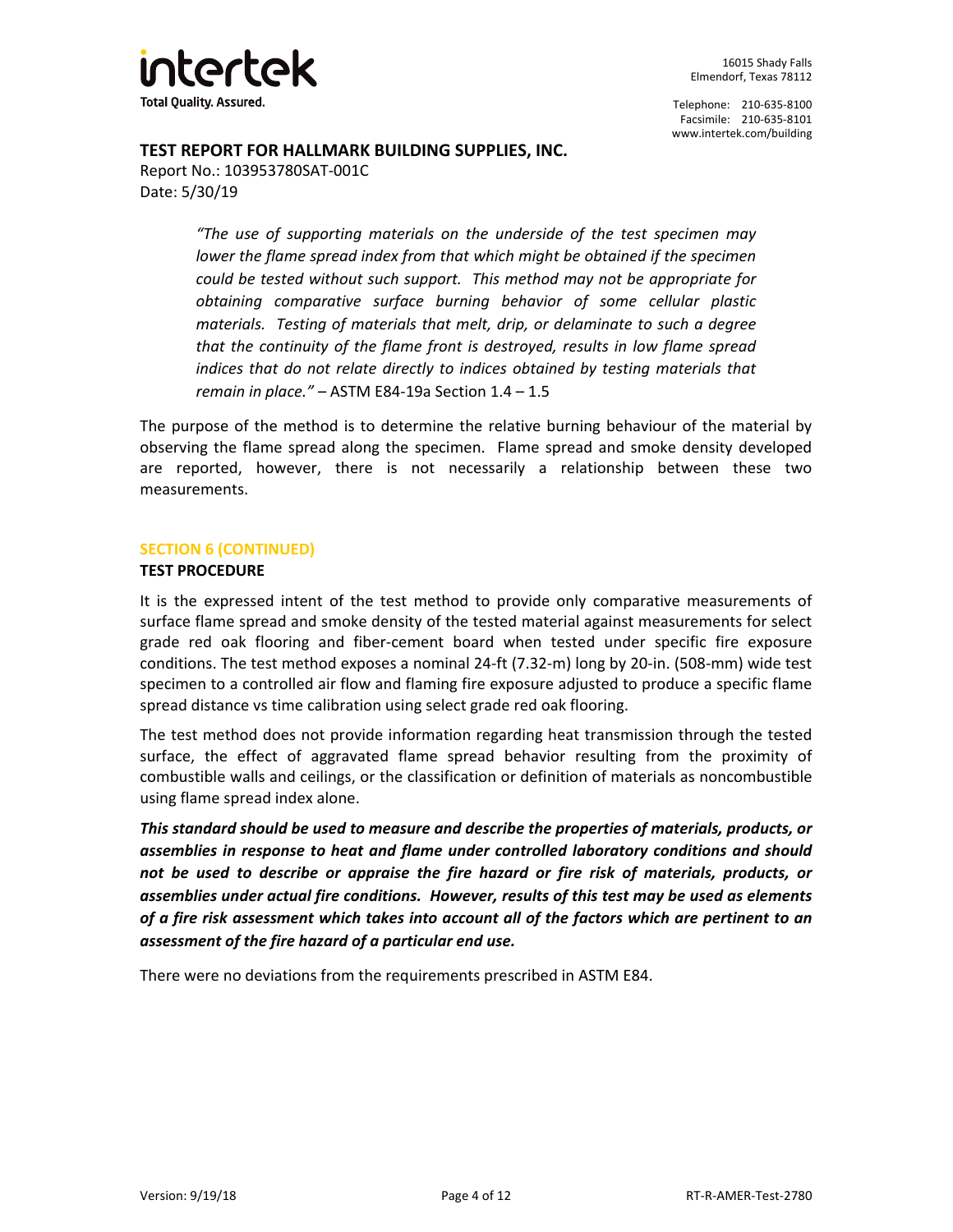

# **TEST REPORT FOR HALLMARK BUILDING SUPPLIES, INC.**

Report No.: 103953780SAT-001C Date: 5/30/19

## **SECTION 7**

## **TEST SPECIMEN DESCRIPTION**

| <b>MANUFACTURER*</b>                    | Hallmark Building Supplies, Inc.                                   |  |
|-----------------------------------------|--------------------------------------------------------------------|--|
| <b>SPECIMEN</b><br><b>DESCRIPTION*</b>  | Self-mating panels (Drift)                                         |  |
| <b>CONDITIONING TIME</b>                | 21 days                                                            |  |
| <b>SPECIMEN LENGTH</b>                  | 24 ft. 1.5 in. (Three 96.5 in. long coated aluminum siding panels) |  |
| <b>SPECIMEN WIDTH</b>                   | 20 in. (Five 4 in. wide pieces)                                    |  |
| <b>THICKNESS</b>                        | $0.07$ in.                                                         |  |
| <b>DEPTH</b>                            | $0.57$ in.                                                         |  |
| <b>TOTAL WEIGHT</b>                     | 41 lbs.                                                            |  |
| <b>COLOR</b>                            | Grey                                                               |  |
| <b>ADHESIVE/COVERAGE</b><br><b>RATE</b> | N/A                                                                |  |
| <b>SIDE TO FLAME*</b>                   | <b>Finished Side</b>                                               |  |
| <b>SUPPORT USED*</b>                    | Rods                                                               |  |
| <b>MOUNTING METHOD</b>                  | Standard                                                           |  |
| <b>SUBSTRATE USED*</b>                  | None                                                               |  |
| <b>CEMENT BOARD</b>                     | 1/4 in. thick fiber cement board was placed on top of the sample.  |  |

\*From the client's material description and/or instructions

**Note:** Specimens were conditioned as per the requirements of Section 6.4 of ASTM E84-19a*.*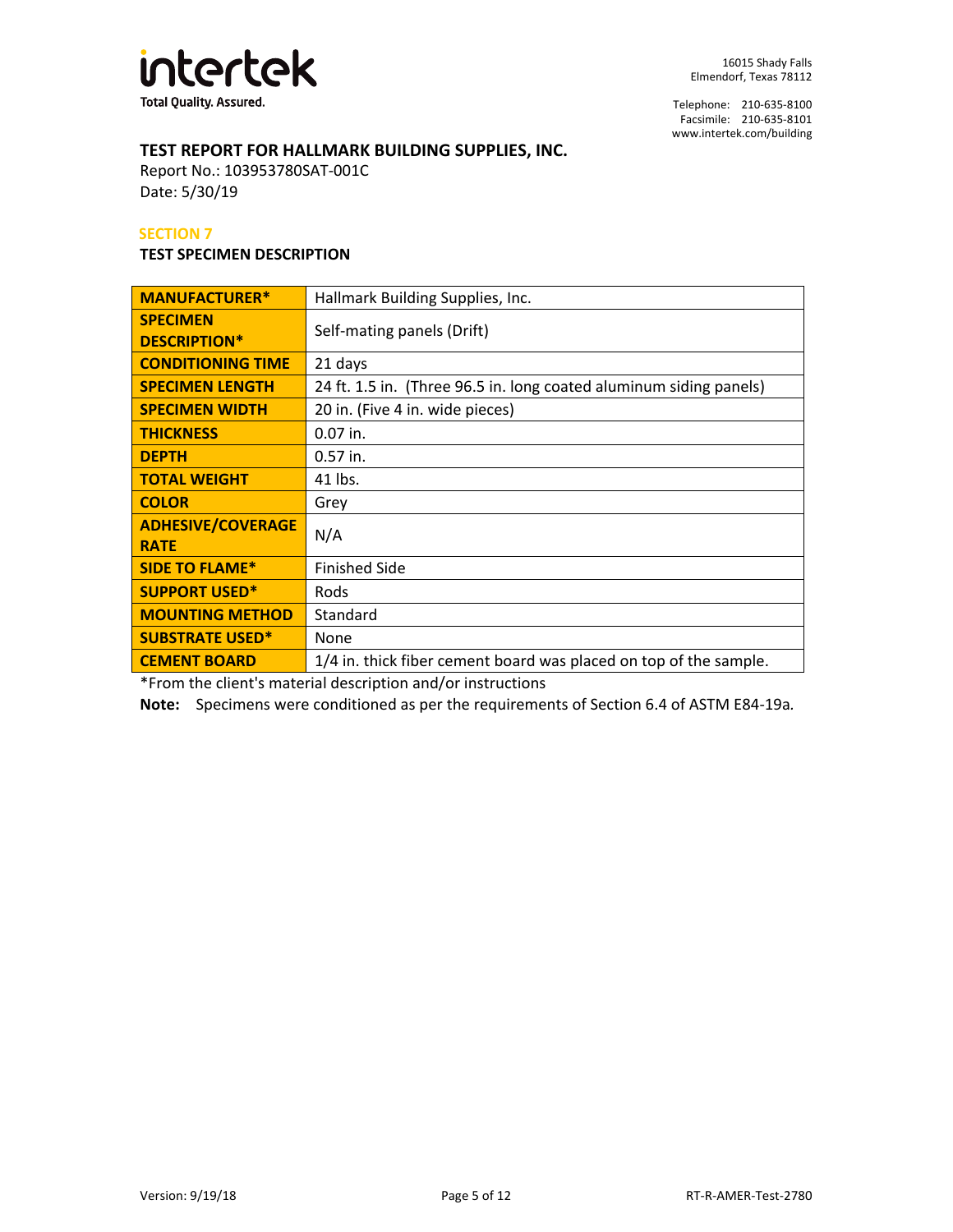

# **TEST REPORT FOR HALLMARK BUILDING SUPPLIES, INC.**

Report No.: 103953780SAT-001C Date: 5/30/19

## **SECTION 8**

**TEST RESULTS**

| <b>TEST RESULTS</b>           |                 |
|-------------------------------|-----------------|
| <b>Test Date</b>              | 5/29/19         |
| <b>Test Operator</b>          | Joseph Martinez |
| Flame Spread Index (FSI)      |                 |
| Smoke Developed Index (SDI)   | 45              |
| Heptane Calibration (% * Min) | 76.8            |

| <b>TEST DATA</b>              |       |  |
|-------------------------------|-------|--|
| FSI (unrounded)               | 0.9   |  |
| SDI (unrounded)               | 44.01 |  |
| FS * Time Area (Ft * Min)     | 1.7   |  |
| Smoke Area (% * Min)          | 33.8  |  |
| Total Fuel Burned (Cubic Ft.) | 43.11 |  |
| Max Flame Front Advance (Ft.) | 0.1   |  |
| Time to Max Flame Front (sec) | 139   |  |
| Max Temp At Exposed T/C (°F)  | 544   |  |
| Time To Max Temp (sec)        | 592   |  |

| <b>TEST OBSERVATIONS</b>            |                                               |
|-------------------------------------|-----------------------------------------------|
| Ignition Time                       | 1:08                                          |
| <b>Observations After the Test:</b> |                                               |
| $0 - 4$ ft.                         | The coating was heavily charred, cracked, and |
|                                     | bleached.                                     |
| $4 - 6$ ft.                         | The coating was heavily discolored.           |
| $6 - 9$ ft.                         | The coating was discolored.                   |
| $9 - 24$ ft.                        | No visible damage.                            |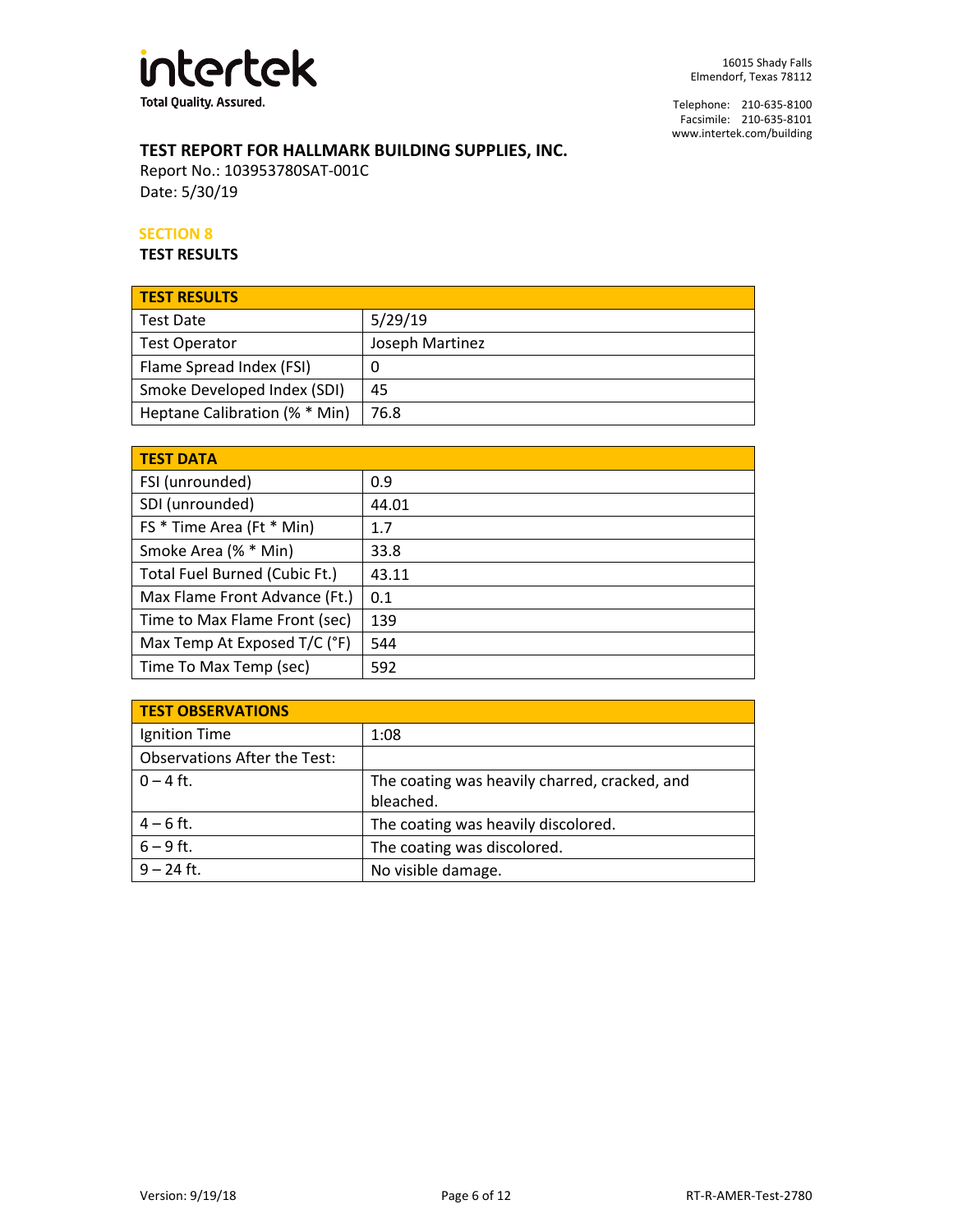

Telephone: 210-635-8100 Facsimile: 210-635-8101 [www.intertek.com/building](http://www.intertek.com/building)

# **TEST REPORT FOR HALLMARK BUILDING SUPPLIES, INC.**

Report No.: 103953780SAT-001C Date: 5/30/19

## **SECTION 8 (Continued)**

**TEST RESULTS**

## **COMMENTARY ON CLASSIFICATION**

Neither ASTM E84 nor UL 723 include classification criteria for the results obtained from testing. The International Building Code® (IBC), NFPA 101: Life Safety Code® (NFPA 101), and NFPA 5000: Building Construction and Safety Code® (NFPA 5000) all describe a set of classification criteria required for interior wall and ceiling finish materials based on Flame Spread Index and Smoke Developed Index when tested in accordance with ASTM E84 or UL 723. The classification criteria for all three model codes is the same:

| <b>Class</b> | <b>Flame Spread Index</b> | <b>Smoke Developed Index</b> |  |
|--------------|---------------------------|------------------------------|--|
|              | $0 - 25$                  | $0 - 450$                    |  |
|              | 26-75                     | $0 - 450$                    |  |
|              | 76-200                    | $0 - 450$                    |  |

Note that classification under this scheme for interior wall and ceiling finishes does not strictly apply to all products or materials tested in accordance with ASTM E84 or UL 723 because not all products or materials are recommended or suitable for use as interior wall or ceiling finish materials in buildings, regardless of the surface burning characteristics. Consult with the product manufacturer and the local authority having jurisdiction (AHJ) regarding specific applications of a given product or material.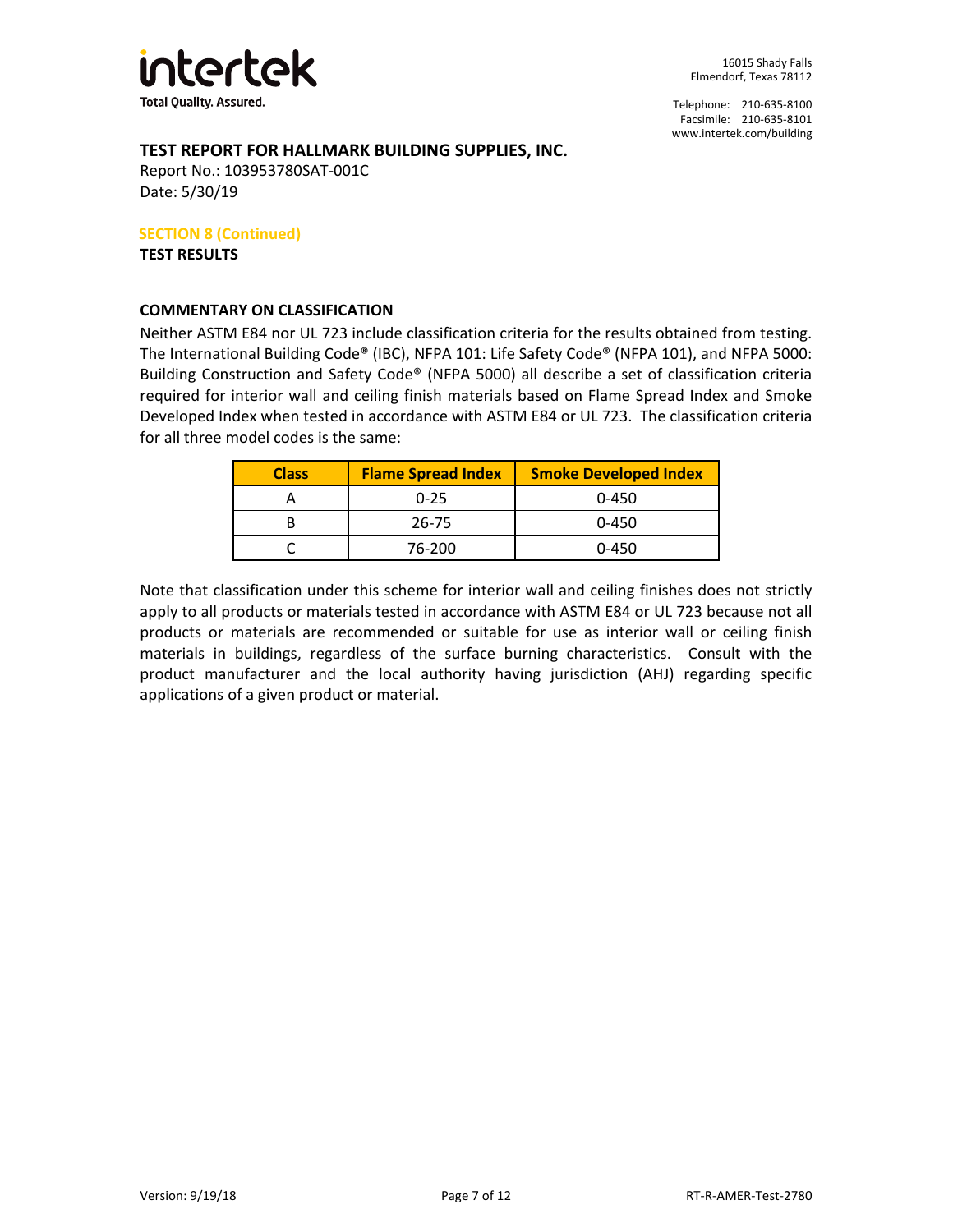

Telephone: 210-635-8100 Facsimile: 210-635-8101 [www.intertek.com/building](http://www.intertek.com/building)

# **TEST REPORT FOR HALLMARK BUILDING SUPPLIES, INC.**

Report No.: 103953780SAT-001C Date: 5/30/19

## **SECTION 9**

**PHOTOGRAPHS**



**Photo No. 1 Inspector's Initials**



**Photo No. 2 Exposed Surface of the Test Specimen (Pre-test)**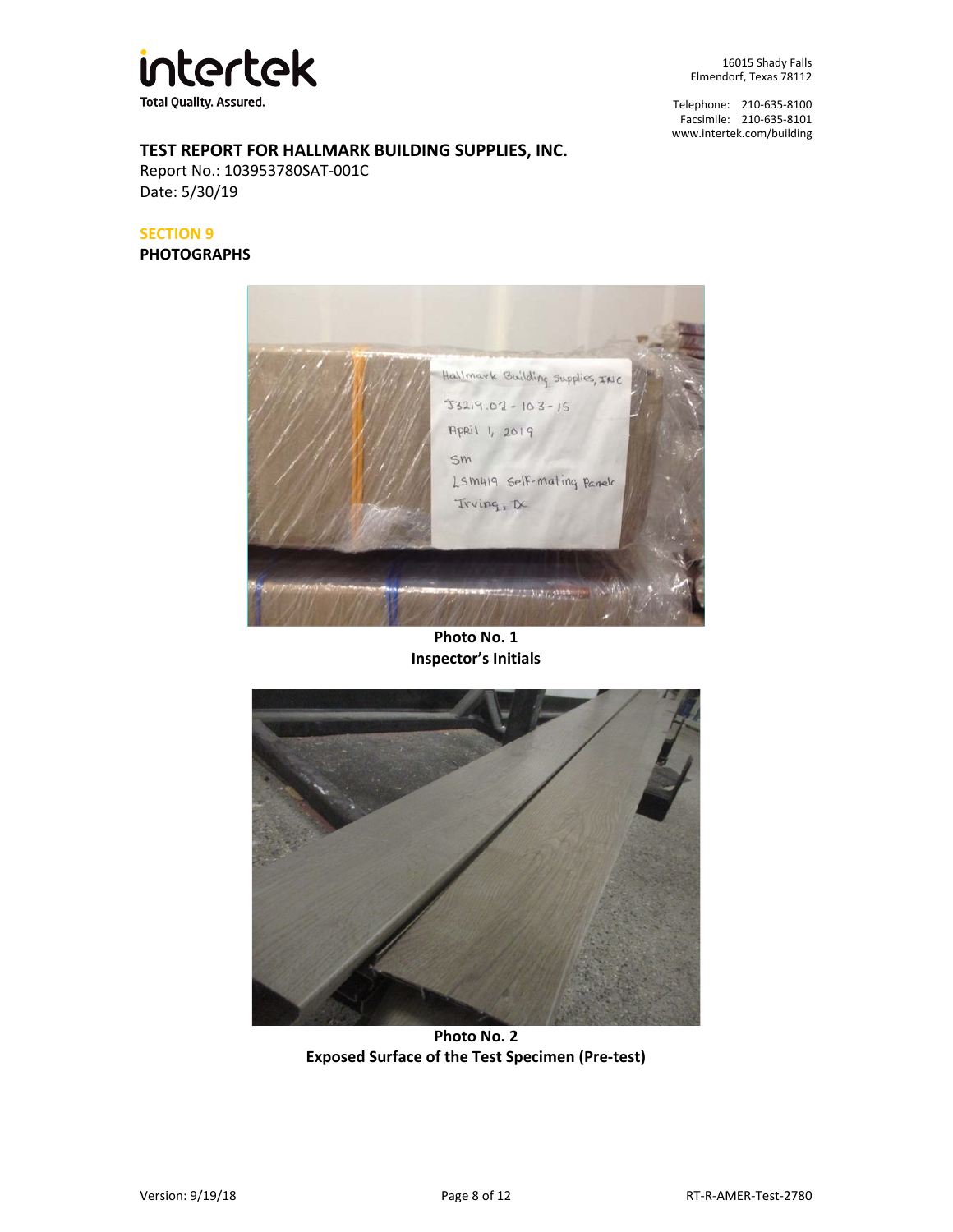

Telephone: 210-635-8100 Facsimile: 210-635-8101 [www.intertek.com/building](http://www.intertek.com/building)

# **TEST REPORT FOR HALLMARK BUILDING SUPPLIES, INC.**

Report No.: 103953780SAT-001C Date: 5/30/19

**SECTION 9 (Continued)**

**PHOTOGRAPHS**



**Photo No. 3 Unexposed Surface of the Test Specimen (Pre-test)**



**Photo No. 4 Unexposed Surface of the Test Specimen (Post-test)**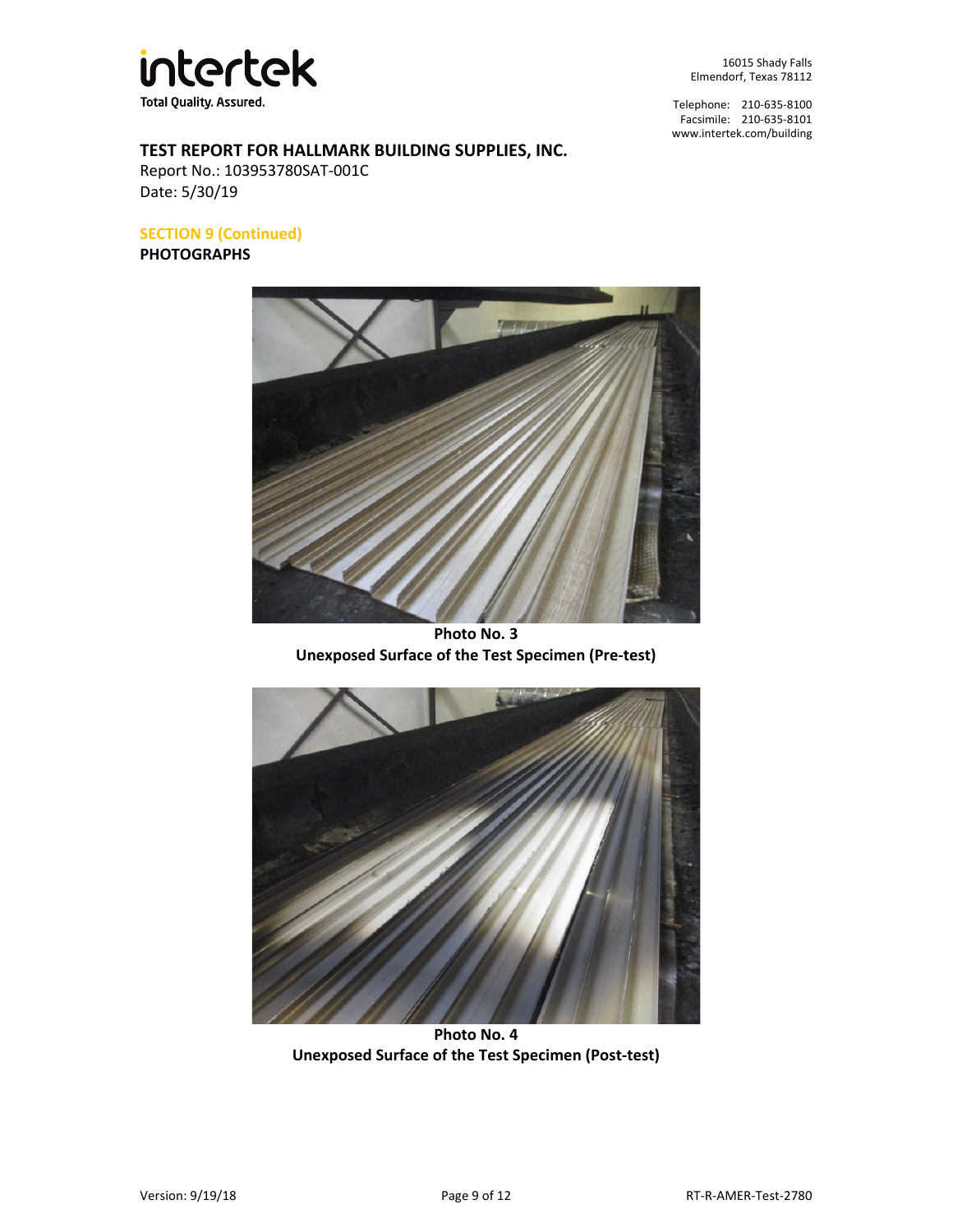

Telephone: 210-635-8100 Facsimile: 210-635-8101 [www.intertek.com/building](http://www.intertek.com/building)

# **TEST REPORT FOR HALLMARK BUILDING SUPPLIES, INC.**

Report No.: 103953780SAT-001C Date: 5/30/19

**SECTION 9 (Continued)**

**PHOTOGRAPHS**



**Photo No. 5 Exposed Surface of the Test Specimen (Post-test)**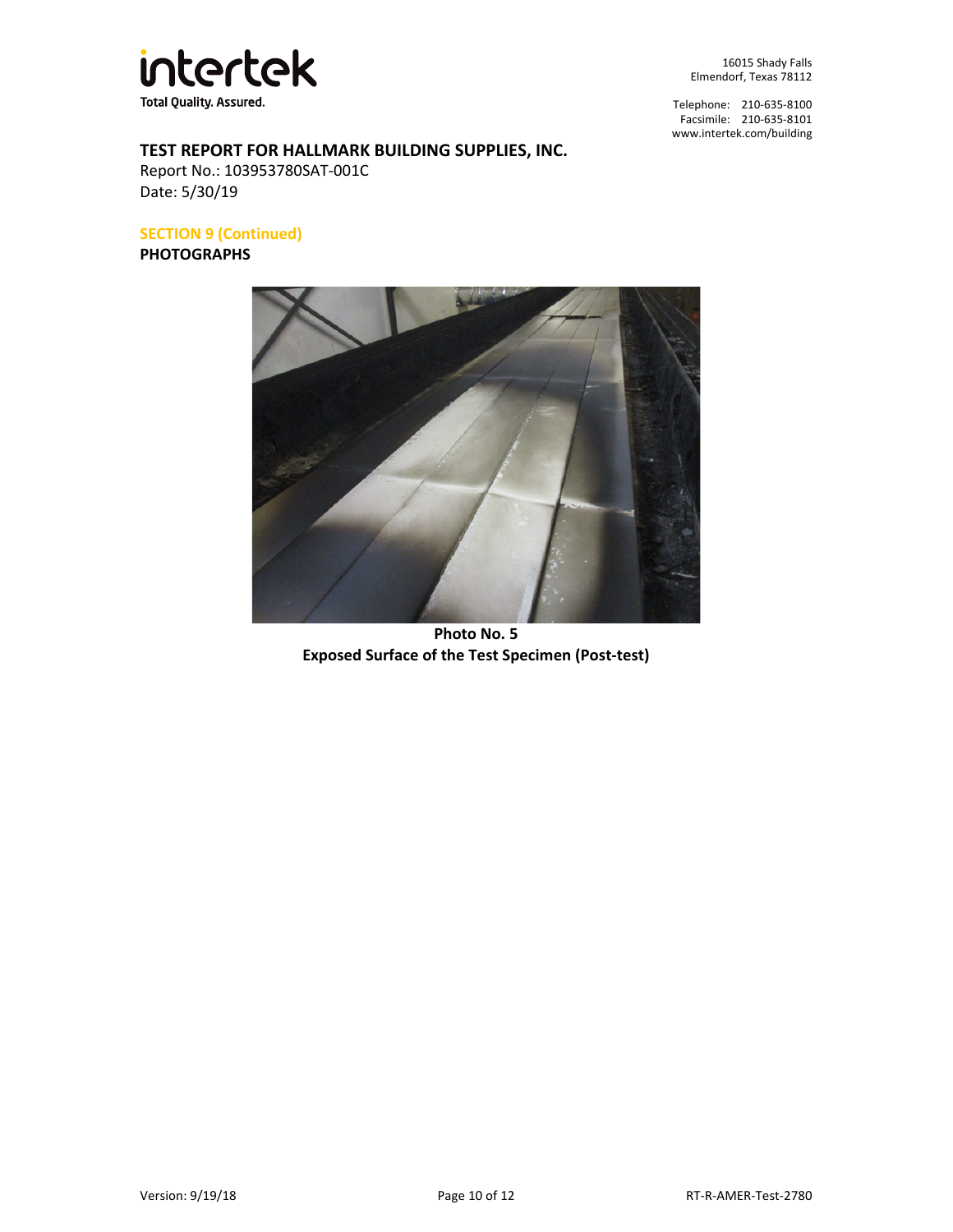

## **TEST REPORT FOR HALLMARK BUILDING SUPPLIES, INC.**

Report No.: 103953780SAT-001C Date: 5/30/19

## **SECTION 10**

**GRAPHS**